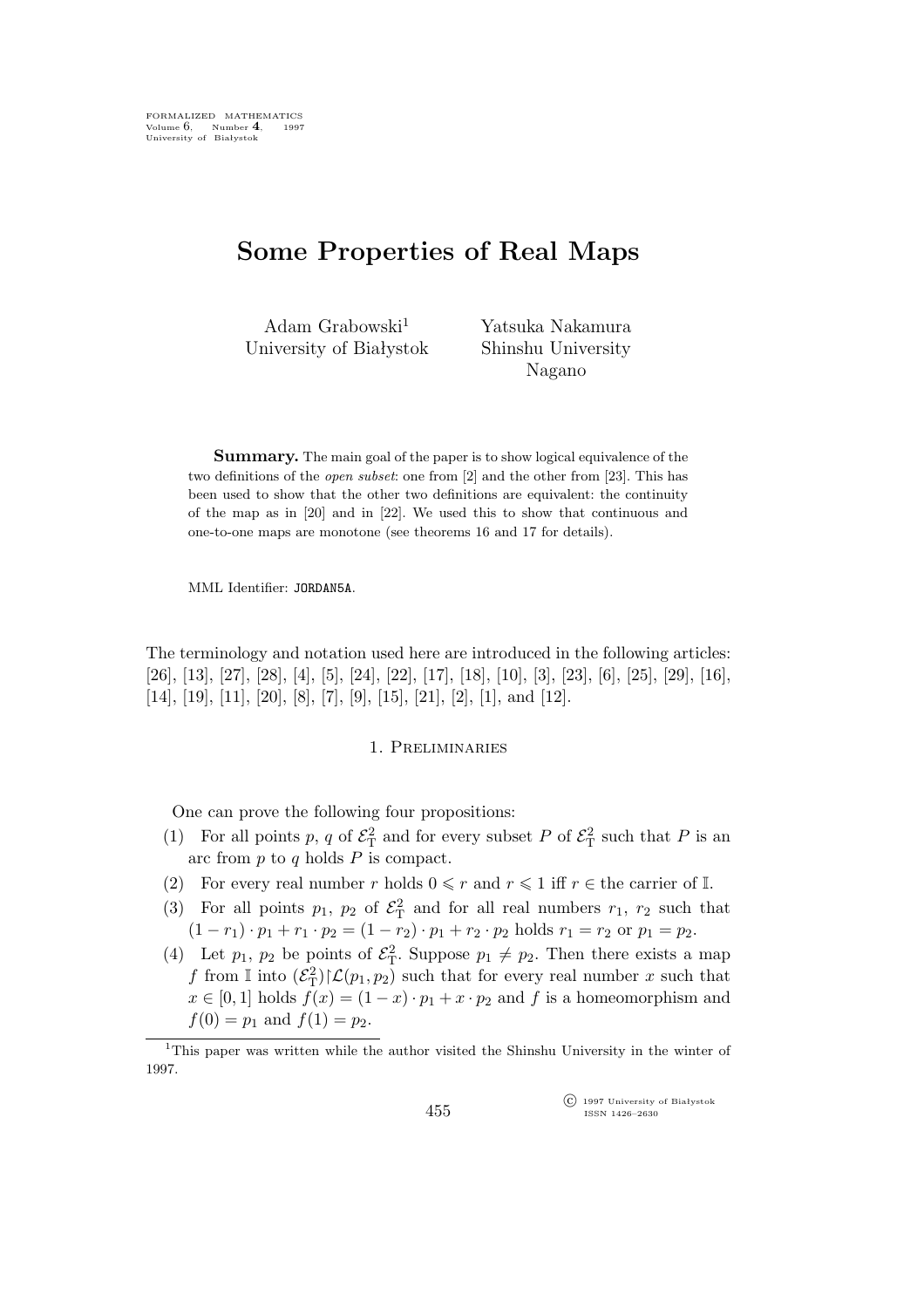One can verify that  $\mathcal{E}_{\mathrm{T}}^2$  is arcwise connected.

One can check that there exists a subspace of  $\mathcal{E}_{\mathrm{T}}^2$  which is compact and non empty.

The following proposition is true

(5) Let a, b be points of  $\mathcal{E}_T^2$ , f be a path from a to b, P be a non empty compact subspace of  $\mathcal{E}_{\rm T}^2$ , and g be a map from I into P. If f is one-to-one and  $g = f$  and  $\Omega_P = \text{rng } f$ , then g is a homeomorphism.

## 2. Equivalence of analytical and topological definitions of **CONTINUITY**

We now state a number of propositions:

- (6) Let X be a subset of R. Then  $X \in$  the open set family of the metric space of real numbers if and only if  $X$  is open.
- (7) Let f be a map from  $\mathbb{R}^1$  into  $\mathbb{R}^1$ , x be a point of  $\mathbb{R}^1$ , g be a partial function from  $\mathbb R$  to  $\mathbb R$ , and  $x_1$  be a real number. If f is continuous at x and  $f = g$  and  $x = x_1$ , then g is continuous in  $x_1$ .
- (8) Let f be a continuous map from  $\mathbb{R}^1$  into  $\mathbb{R}^1$  and g be a partial function from  $\mathbb R$  to  $\mathbb R$ . If  $f = q$ , then q is continuous on  $\mathbb R$ .
- (9) Let f be a continuous one-to-one map from  $\mathbb{R}^1$  into  $\mathbb{R}^1$ . Then
- (i) for all points x, y of I and for all real numbers p, q,  $f_1$ ,  $f_2$  such that  $x = p$  and  $y = q$  and  $p < q$  and  $f_1 = f(x)$  and  $f_2 = f(y)$  holds  $f_1 < f_2$ , or
- (ii) for all points x, y of I and for all real numbers p, q,  $f_1$ ,  $f_2$  such that  $x = p$  and  $y = q$  and  $p < q$  and  $f_1 = f(x)$  and  $f_2 = f(y)$  holds  $f_1 > f_2$ .
- (10) Let r,  $q_1$ , a, b be real numbers and x be an element of the carrier of [a, b]<sub>M</sub>. If a ≤ b and  $x = r$  and  $g_1 > 0$  and  $|r - g_1, r + g_1|$  ⊆ [a, b], then  $|r - g_1, r + g_1| = \text{Ball}(x, g_1).$
- (11) Let a, b be real numbers and X be a subset of R. Suppose  $a < b$  and  $a \notin X$  and  $b \notin X$ . If  $X \in$  the open set family of [a, b]<sub>M</sub>, then X is open.
- (12) For every open subset X of  $\mathbb R$  and for all real numbers a, b such that  $X \subseteq [a, b]$  holds  $a \notin X$  and  $b \notin X$ .
- (13) Let a, b be real numbers, X be a subset of  $\mathbb{R}$ , and V be a subset of the carrier of [a, b]<sub>M</sub>. Suppose  $a \leq b$  and  $V = X$ . If X is open, then  $V \in$  the open set family of [a, b] $_{\rm M}$ .
- (14) Let a, b, c, d,  $x_1$  be real numbers, f be a map from [a, b]<sub>T</sub> into [c, d]<sub>T</sub>, x be a point of  $[a, b]_T$ , and g be a partial function from  $\mathbb R$  to  $\mathbb R$ . Suppose  $a < b$  and  $c < d$  and f is continuous at x and  $f(a) = c$  and  $f(b) = d$  and f is one-to-one and  $f = g$  and  $x = x_1$ . Then  $g \upharpoonright [a, b]$  is continuous in  $x_1$ .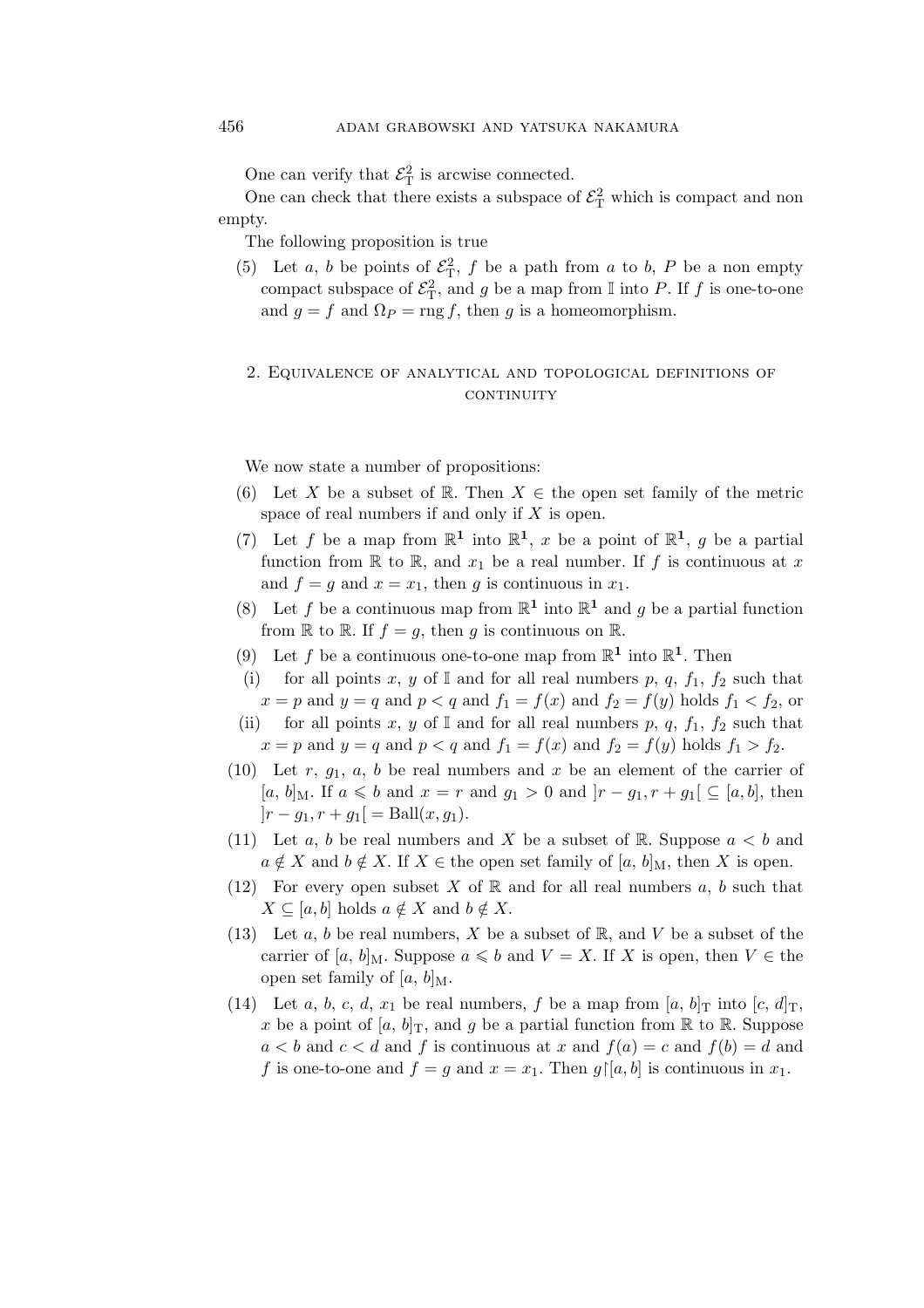(15) Let a, b, c, d be real numbers, f be a map from  $[a, b]_T$  into  $[c, d]_T$ , and g be a partial function from  $\mathbb R$  to  $\mathbb R$ . Suppose f is continuous and one-to-one and  $a < b$  and  $c < d$  and  $f = g$  and  $f(a) = c$  and  $f(b) = d$ . Then g is continuous on  $[a, b]$ .

### 3. On the monotonicity of continuous maps

One can prove the following propositions:

- (16) Let a, b, c, d be real numbers and f be a map from  $[a, b]_T$  into  $[c, d]_T$ . Suppose  $a < b$  and  $c < d$  and f is continuous and one-to-one and  $f(a) = c$ and  $f(b) = d$ . Let x, y be points of [a, b]<sub>T</sub> and p, q, f<sub>1</sub>, f<sub>2</sub> be real numbers. If  $x = p$  and  $y = q$  and  $p < q$  and  $f_1 = f(x)$  and  $f_2 = f(y)$ , then  $f_1 < f_2$ .
- (17) Let f be a continuous one-to-one map from I into I. Suppose  $f(0) = 0$ and  $f(1) = 1$ . Let x, y be points of I and p, q,  $f_1$ ,  $f_2$  be real numbers. If  $x = p$  and  $y = q$  and  $p < q$  and  $f_1 = f(x)$  and  $f_2 = f(y)$ , then  $f_1 < f_2$ .
- (18) Let a, b, c, d be real numbers, f be a map from  $[a, b]_T$  into  $[c, d]_T$ , P be a non empty subset of  $[a, b]_T$ , and  $P_1$ ,  $Q_1$  be subsets of  $\mathbb{R}^1$ . Suppose  $a < b$  and  $c < d$  and  $P_1 = P$  and f is continuous and one-to-one and  $P_1$  is compact and  $f(a) = c$  and  $f(b) = d$  and  $f \circ P = Q_1$ . Then  $f(\inf(\Omega_{(P_1)})) =$  $\inf(\Omega_{(Q_1)})$ .
- (19) Let a, b, c, d be real numbers, f be a map from  $[a, b]_T$  into  $[c, d]_T$ , P, Q be non empty subsets of  $[a, b]$ <sub>T</sub>, and  $P_1$ ,  $Q_1$  be subsets of  $\mathbb{R}^1$ . Suppose  $a < b$  and  $c < d$  and  $P_1 = P$  and  $Q_1 = Q$  and f is continuous and oneto-one and  $P_1$  is compact and  $f(a) = c$  and  $f(b) = d$  and  $f \circ P = Q$ . Then  $f(\text{sup}(\Omega_{(P_1)})) = \text{sup}(\Omega_{(Q_1)}).$
- (20) For all real numbers a, b such that  $a \leq b$  holds inf[a, b] = a and sup[a, b] = b.
- (21) Let a, b, c, d, e, f, g, h be real numbers and F be a map from  $[a, b]_T$ into  $[c, d]_T$ . Suppose  $a < b$  and  $c < d$  and  $e < f$  and  $a \leqslant e$  and  $f \leqslant b$ and F is a homeomorphism and  $F(a) = c$  and  $F(b) = d$  and  $g = F(e)$  and  $h = F(f)$ . Then  $F^{\circ}[e, f] = [g, h]$ .
- (22) Let P, Q be subsets of the carrier of  $\mathcal{E}_{\rm T}^2$  and  $p_1$ ,  $p_2$  be points of  $\mathcal{E}_{\rm T}^2$ . Suppose P meets Q and  $P \cap Q$  is closed and P is an arc from  $p_1$  to  $p_2$ . Then there exists a point  $E_1$  of  $\mathcal{E}_T^2$  such that
- (i)  $E_1 \in P \cap Q$ , and
- (ii) there exists a map g from  $\mathbb{I}$  into  $(\mathcal{E}_{\mathbb{T}}^2)$  | P and there exists a real number  $s_2$  such that g is a homeomorphism and  $g(0) = p_1$  and  $g(1) = p_2$  and  $g(s_2) = E_1$  and  $0 \le s_2$  and  $s_2 \le 1$  and for every real number t such that  $0 \leq t$  and  $t < s_2$  holds  $q(t) \notin Q$ .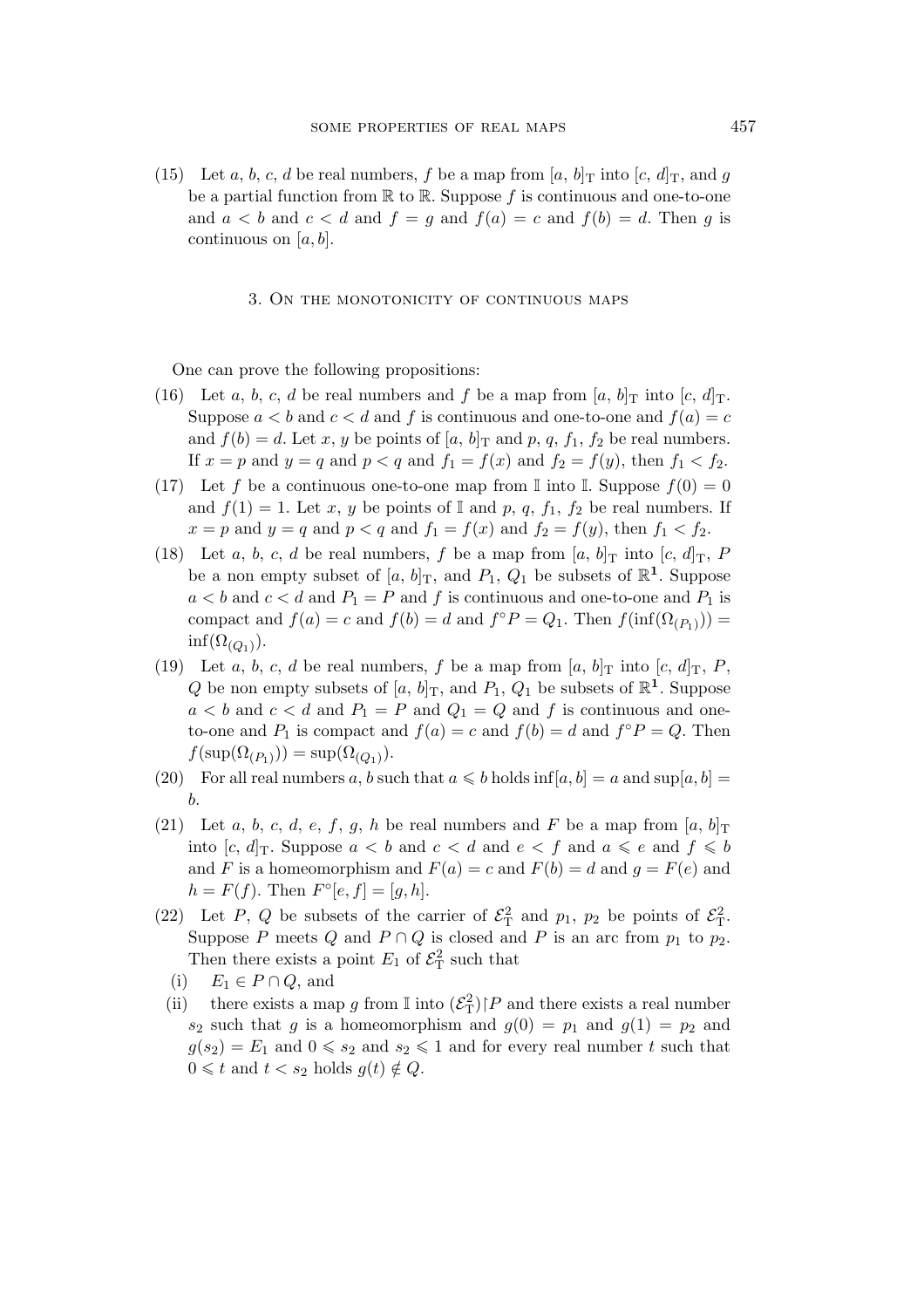- (23) Let P, Q be subsets of the carrier of  $\mathcal{E}_{\rm T}^2$  and  $p_1$ ,  $p_2$  be points of  $\mathcal{E}_{\rm T}^2$ . Suppose P meets Q and  $P \cap Q$  is closed and P is an arc from  $p_1$  to  $p_2$ . Then there exists a point  $E_1$  of  $\mathcal{E}_T^2$  such that
	- (i)  $E_1 \in P \cap Q$ , and
	- (ii) there exists a map g from I into  $(\mathcal{E}_T^2) \upharpoonright P$  and there exists a real number  $s_2$  such that g is a homeomorphism and  $g(0) = p_1$  and  $g(1) = p_2$  and  $g(s_2) = E_1$  and  $0 \le s_2$  and  $s_2 \le 1$  and for every real number t such that  $1 \geq t$  and  $t > s_2$  holds  $g(t) \notin Q$ .

#### **REFERENCES**

- [1] Józef Białas and Yatsuka Nakamura. The theorem of Weierstrass. *Formalized Mathematics*, 5(**3**):353–359, 1996.
- [2] Leszek Borys. Paracompact and metrizable spaces. *Formalized Mathematics*, 2(**4**):481– 485, 1991.
- [3] Czesław Byliński. Binary operations. *Formalized Mathematics*, 1(**1**):175–180, 1990.
- [4] Czesław Byliński. Functions and their basic properties. *Formalized Mathematics*, 1(**1**):55– 65, 1990.
- [5] Czesław Byliński. Functions from a set to a set. *Formalized Mathematics*, 1(**1**):153–164, 1990.
- [6] Czesław Byliński. Partial functions. *Formalized Mathematics*, 1(**2**):357–367, 1990.
- [7] Agata Darmochwał. Compact spaces. *Formalized Mathematics*, 1(**2**):383–386, 1990. [8] Agata Darmochwał. Families of subsets, subspaces and mappings in topological spaces. *Formalized Mathematics*, 1(**2**):257–261, 1990.
- [9] Agata Darmochwał. The Euclidean space. *Formalized Mathematics*, 2(**4**):599–603, 1991. [10] Agata Darmochwał and Yatsuka Nakamura. Metric spaces as topological spaces - funda-
- mental concepts. *Formalized Mathematics*, 2(**4**):605–608, 1991. [11] Agata Darmochwał and Yatsuka Nakamura. The topological space  $\mathcal{E}_T^2$ . Arcs, line segments
- and special polygonal arcs. *Formalized Mathematics*, 2(**5**):617–621, 1991. [12] Adam Grabowski. Introduction to the homotopy theory. *Formalized Mathematics*, 6(**4**):449–454, 1997.
- [13] Krzysztof Hryniewiecki. Basic properties of real numbers. *Formalized Mathematics*, 1(**1**):35–40, 1990.
- [14] Stanisława Kanas, Adam Lecko, and Mariusz Startek. Metric spaces. *Formalized Mathematics*, 1(**3**):607–610, 1990.
- [15] Zbigniew Karno. Continuity of mappings over the union of subspaces. *Formalized Mathematics*, 3(**1**):1–16, 1992.
- [16] Jarosław Kotowicz. Convergent real sequences. Upper and lower bound of sets of real numbers. *Formalized Mathematics*, 1(**3**):477–481, 1990.
- [17] Jarosław Kotowicz. Partial functions from a domain to the set of real numbers. *Formalized Mathematics*, 1(**4**):703–709, 1990.
- [18] Jarosław Kotowicz. Properties of real functions. *Formalized Mathematics*, 1(**4**):781–786, 1990.
- [19] Beata Padlewska. Locally connected spaces. *Formalized Mathematics*, 2(**1**):93–96, 1991.
- [20] Beata Padlewska and Agata Darmochwał. Topological spaces and continuous functions. *Formalized Mathematics*, 1(**1**):223–230, 1990.
- [21] Jan Popiołek. Some properties of functions modul and signum. *Formalized Mathematics*, 1(**2**):263–264, 1990.
- [22] Konrad Raczkowski and Paweł Sadowski. Real function continuity. *Formalized Mathematics*, 1(**4**):787–791, 1990.
- [23] Konrad Raczkowski and Paweł Sadowski. Topological properties of subsets in real numbers. *Formalized Mathematics*, 1(**4**):777–780, 1990.
- [24] Andrzej Trybulec and Czesław Byliński. Some properties of real numbers. *Formalized Mathematics*, 1(**3**):445–449, 1990.
- [25] Wojciech A. Trybulec. Pigeon hole principle. *Formalized Mathematics*, 1(**3**):575–579, 1990.